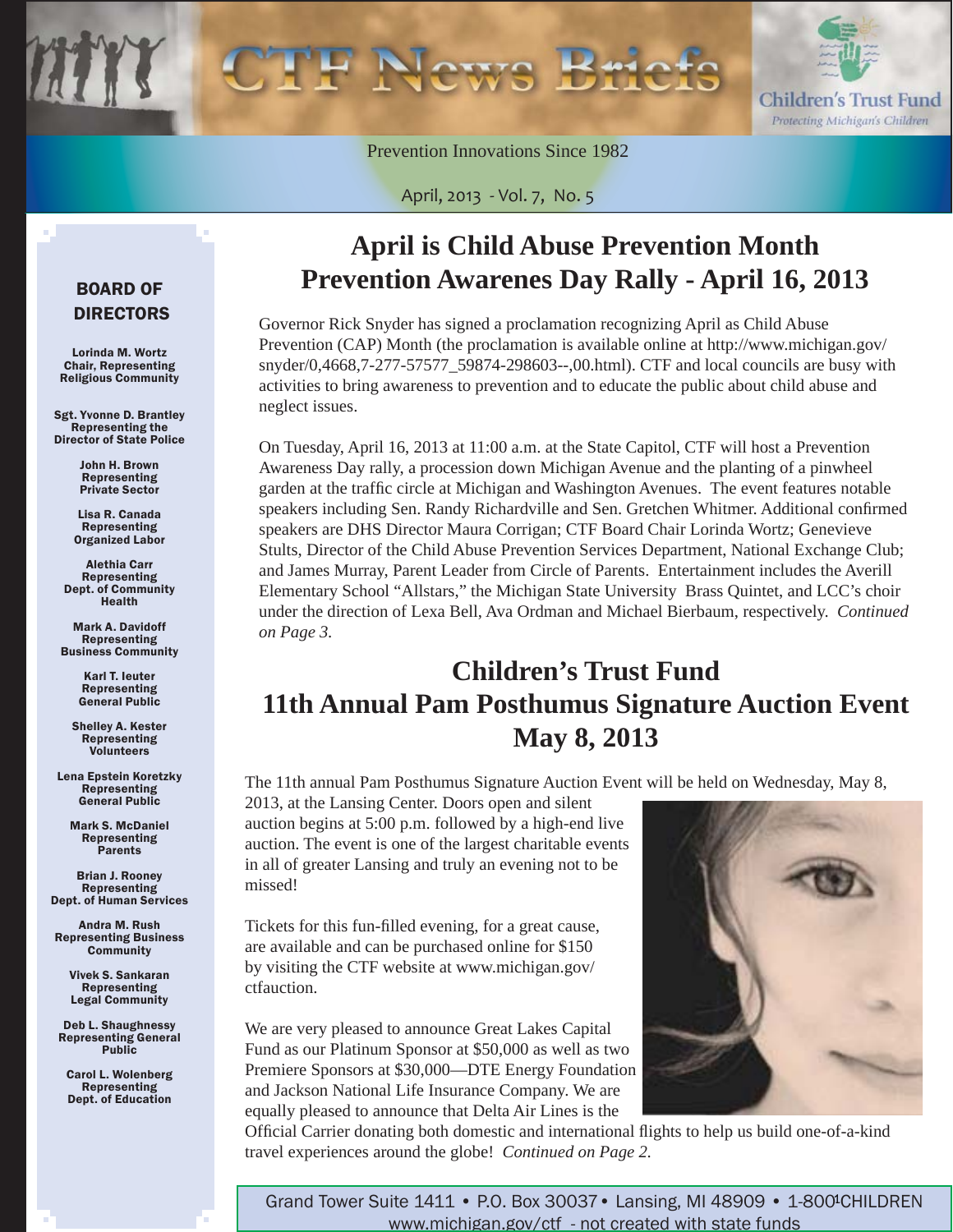# **Nancy Moody and Sen. Randy Richardville to Receive Children's Advocate Award**



Nancy Moody, past CTF board chair, and Sen. Randy Richardville will receive the Children's Advocate Award at the CTF Auction on May 8, 2013.

**The Michigan Children's Trust Fund is proud to recognize Nancy Moody and Senate Majority Leader Randy Richardville as recipients of the 2013 CTF Children's Advocate Award. Both Ms. Moody and Senator Richardville have been long time supporters of the Children's Trust Fund and advocates for Michigan's children and families.**

#### **Senator Randy Richardville**

- A passionate, long-term supporter of the Children's Trust Fund during his entire legislative career
- Supported a legislative initiative to establish an Heirloom Birth Certificate in memory of Pam Posthumus the proceeds of which support CTF
- Annually serves as Legislative Co-chair and leads the efforts to engage members of the House and Senate in support of the Pam Posthumus Signature Auction Event for ticket purchase, sponsorships and auction items
- Personally responsible for soliciting countless high-end auction items for the Auction which has raised over \$3 million in its ten years

### **Nancy Moody**

- Appointed to the CTF Board of Directors in 2004 and served as the Board chair for six years
- Was instrumental in the efforts to re-establish CTF as a taxpayer check-off option which underwrites the \$24 million Children's Trust in Treasury
- Provided the leadership in the Signature Auction Fundraising efforts while on the Board and continued those efforts after her tenure, with over \$3 million raised under her leadership
- Was a strong and clear voice to assure that the mission of CTF as the lead organization for child abuse and neglect prevention was protected and strengthened
- Built relationships with the business and corporate communities resulting in CTF as a premier model of a public private partnership to support the well-being of Michigan's children

### **Children's Trust Fund Signature Auction Event**

#### *Continued from Page 1.*

We could not carry out the important work of child abuse prevention in Michigan without the tremendous support of our sponsors and would like to acknowledge all sponsors as of April 8, 2013. Please see pages 4-6 for a complete list.

[To become a sponsor, table host, gift donor, or to purchase a ticket to attend the event, visit our website at www.michigan.](www.michigan.gov/ctfsignature) gov/ctfsignature or contact Tricia Headley, Fund Development Coordinator, at headleyp@michigan.gov or 517-241-7226.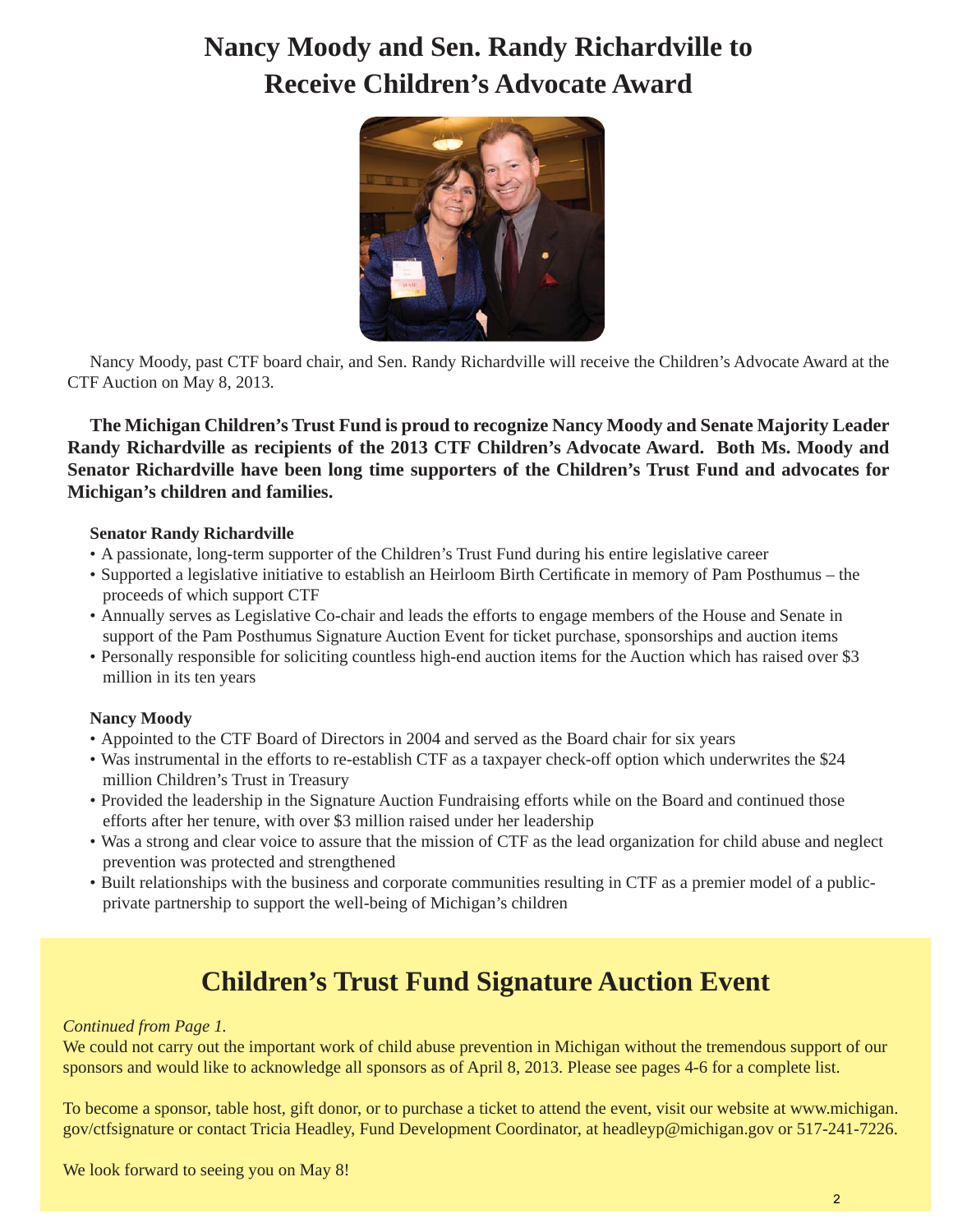## **April is Child Abuse Prevention Month Prevention Awarenes Day Rally - April 16, 2013**

#### *Continued from Page 1.*

For the third year in a row Dean Transportation has demonstrated its support of this event by providing two buses, each one enabling 54 people to attend the rally. One of the buses will pick up a full passenger bus load in Saginaw. The other bus plans to be nearly full, first stopping in Grand Rapids and then Hastings.

CTF invites you to join us at the Prevention Awareness Day rally. Your participation has a number of benefits, including:

• The event will enable you and/or your organization to join with others as a positive presence of support in the belief that child abuse and neglect can and must be prevented.

• Your support of the event reinforces your taking responsibility for championing healthy child development and nurturing environments, key components to the foundation of a thriving society.

• Estimates show that implementing effective policies and strategies to prevent child abuse and neglect can save taxpayers \$124 billion annually.

CTF is truly grateful for the many generous cash and in-kind donations for Prevention Awareness Day which contribute to the success of this event. Current sponsors are listed below by level of giving.

#### **Platinum:**

Dean Transportation Grand Traverse Pie Company

**Gold:** The Lansing Exchange Club

#### **Silver:**

Absopure Cottage Inn Pizza Lansing Association of Black Social Workers Lansing Community College Stan Setas Produce

#### **Bronze:**

Ernesto's Hideaway

**Pinwheels** for **PREVENTION** 

CTF continues to accept donations for Prevention Awareness Day. Feel free to contact Emily Schuster-Wachsberger (wachsbergere@michigan.gov, 517-335-0671) with any Prevention Awareness Day questions and/or if you wish to make a donation for the event.

In addition to Prevention Awareness Day, CTF is helping it's Local Council network to have their own successful CAP Month events. CTF has shipped nearly 26,000 pinwheels—4,000 more than in 2012—to local councils across the state. This national symbol of child abuse prevention is being used by local councils in a number of ways. Pinwheel gardens are springing up across the state to heighten prevention awareness. A number of local councils are also using the pinwheels in their fundraising efforts. This year a CAP Month toolkit was developed with the assistance of the Local Council CAP Month Workgroup and was placed on the CTF website.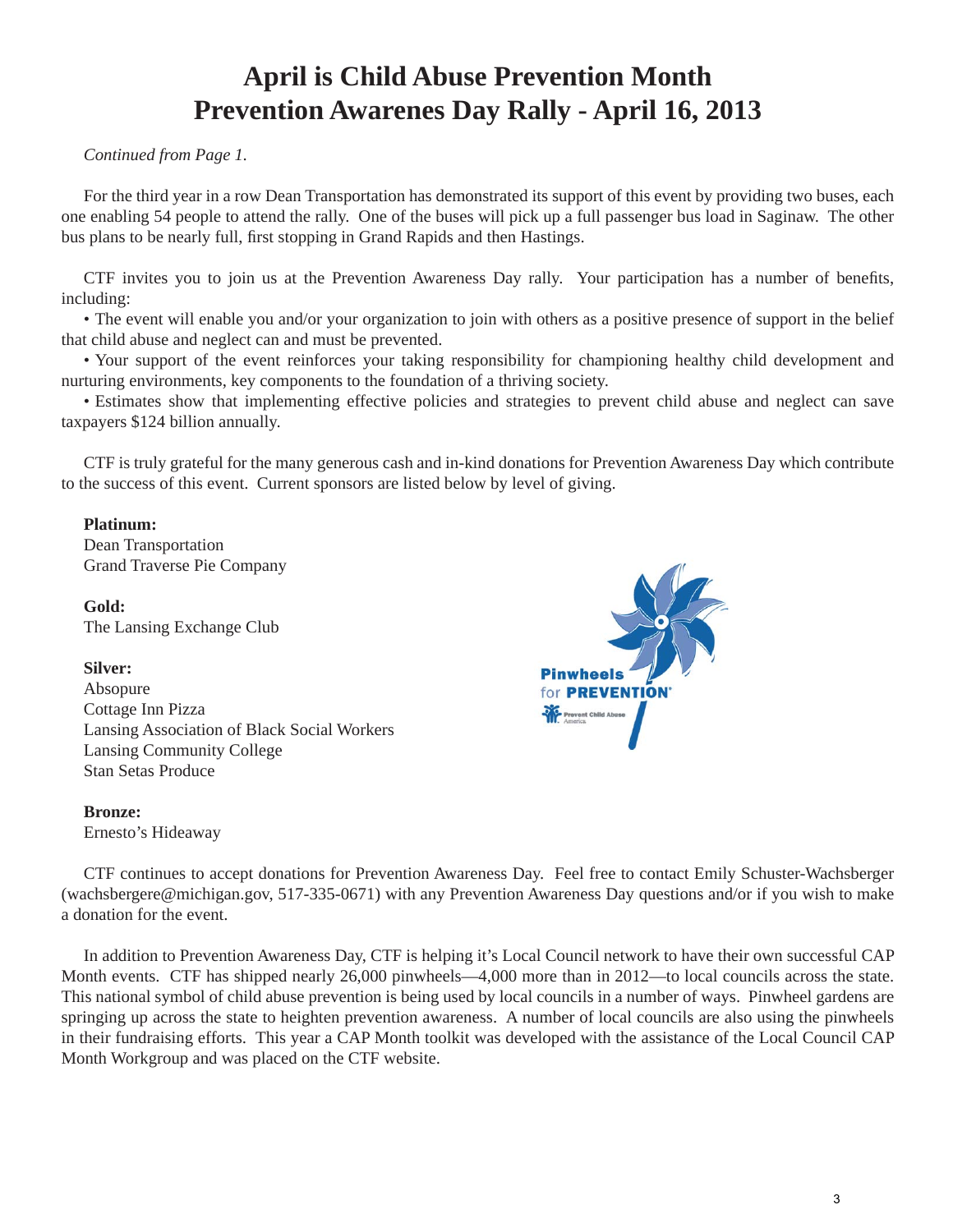CHILDREN'S TRUST FUND OF MICHIGAN

Pain Posthumus Signature Auction Event

Wednesday, May 8, 2013

We Gratefully Acknowledge the Support of Our 2013 Sponsors: As of April 14, 2013

 $\frac{\$50,000}$ 

**Platinum Sponsors** 



\_\_\_\_\_\_\_\_\_\_ \$30,000 \_\_\_\_\_\_\_\_\_\_

**Premiere Sponsors** 







\_\_\_\_\_\_\_\_\_\_ \$20,000 \_\_\_\_\_\_\_\_\_\_

**Signature Sponsors** 



\_\_\_\_\_\_\_\_ **Official Carrier** \_\_\_\_\_\_\_\_

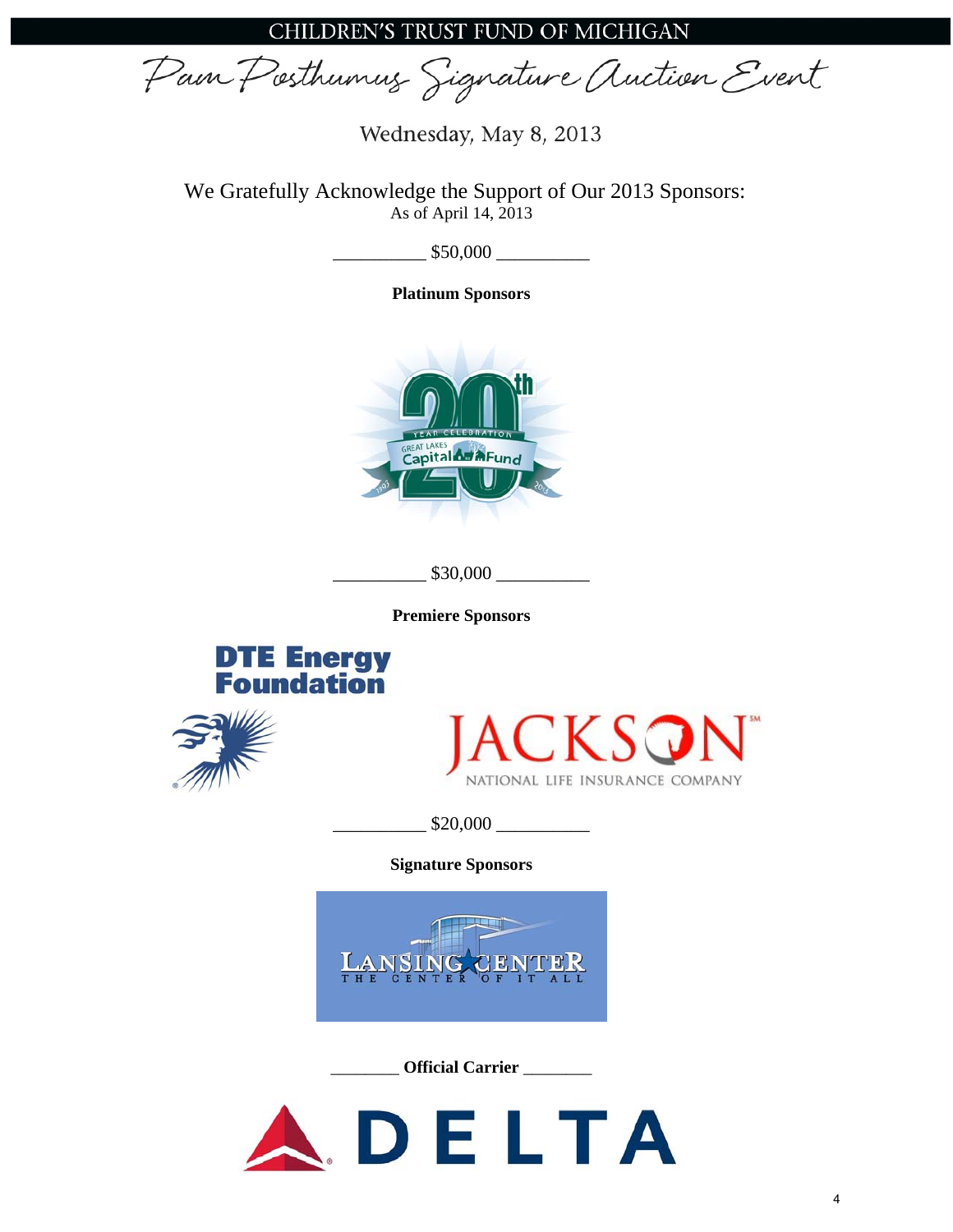### CHILDREN'S TRUST FUND OF MICHIGAN

Pain Posthumus Signature Auction Event

Wednesday, May 8, 2013

We Gratefully Acknowledge the Support of Our 2013 Sponsors: As of April 14, 2013

**Marquee Sponsors (\$10,000)** 

Meijer Michigan State Housing Development Authority (MSHDA)

\_\_\_\_\_\_\_\_ **Headline Sponsors (\$5,000)** \_\_\_\_\_\_\_\_

Accenture Alliance of Automobile Manufacturers AT&T Michigan Blue Cross Blue Shield of Michigan CSG Government Solutions, Inc. Delta Dental of Michigan Deloitte ITC Holdings Corporation Kunz, Leigh & Associates, Inc. MAXIMUS, Inc. Michigan Health & Hospital Association Petal & Forrest Walmart

**\_\_\_\_\_\_\_\_\_\_ Title Sponsors (\$2,500) \_\_\_\_\_\_\_\_\_\_** 

Consumers Energy DePadua Construction, LLC Karoub Associates Kelley Cawthorne Michigan Chamber of Commerce Michigan Credit Union League & Affiliates Public Affairs Associates, Inc. Senate Majority Leader Randy Richardville Sprint

#### **\_\_\_\_\_\_\_\_\_\_ Spotlight Sponsors (\$1,500) \_\_\_\_\_\_\_\_\_\_**

Dick & BethAnn Posthumus & Family Michigan Education Special Services Association Michigan Farm Bureau Spectrum Health Truscott Rossman

**\_\_\_\_\_\_\_\_\_\_ Table Host (\$1,200) \_\_\_\_\_\_\_\_\_\_**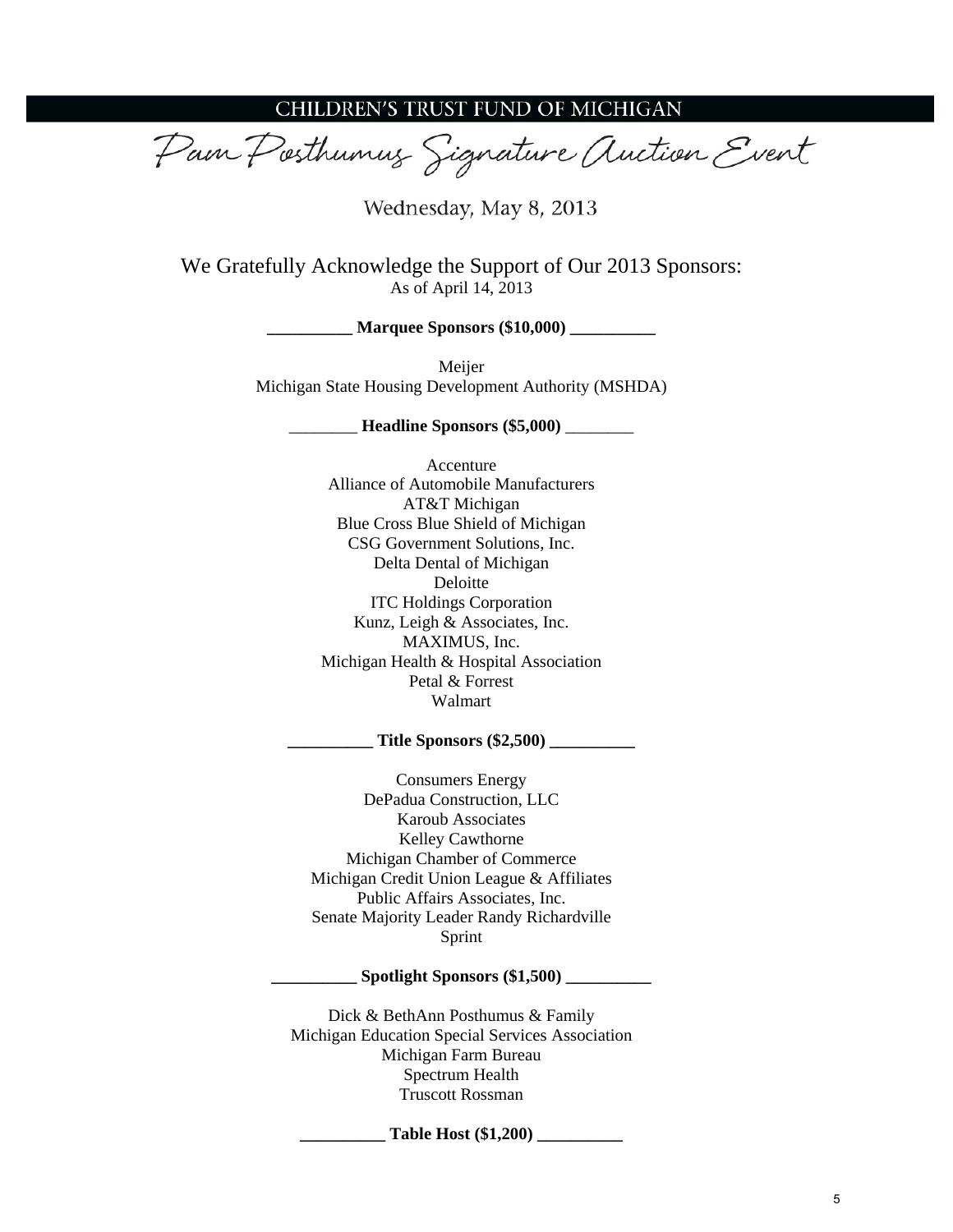Children's Services Administration Department of Human Services Deputy Diector Scott Parrott, Children's Services Administration Dewpoint Director Terrence M. Buerer, Field Operations Director John Nixon, Derpartment of Technology, Mangagement & Budget Michael Foley & Ann Routt/Matthew & Sharon Augustine Miller, Canfield, Paddock and Stone, PLC Representative Frank Foster & Senator Arlan Meekhof Fraser Trebilcock The Sterling Corporation WWP Strategies

#### **Example 5 Sponsors (\$1,000)**

Accident Fund Holdings, Inc. Auto-Owners Insurance Chesapeake Community Advisors, Inc. Comerica Bank Dell J.C. Huizenga Larc Properties, Inc. Michigan Association of Health Plans Michigan Legislative Consultants, Inc. MSU Federal Credit Union Muchmore Harrington Smalley & Associates O'Brien Construction Plante Moran Vivek and Amy Sankaran Secchia Family Foundation Spartan Stores Ronald & Eileen Weiser

#### **\_\_\_\_\_\_\_\_\_\_ Autograph Sponsors (\$500) \_\_\_\_\_\_\_\_\_\_**

Attorney General Bill Schuette Capitol National Bank Chilren's Hospital of Michigan Dickinson Wright Edge Partnerships Informatix Inc.-MiSDU Midwest Strategies Group of Michigan Oakland University Charlene & Joe Sproles **TEKsystems** The Craft Agency, Inc. UFCW Local 951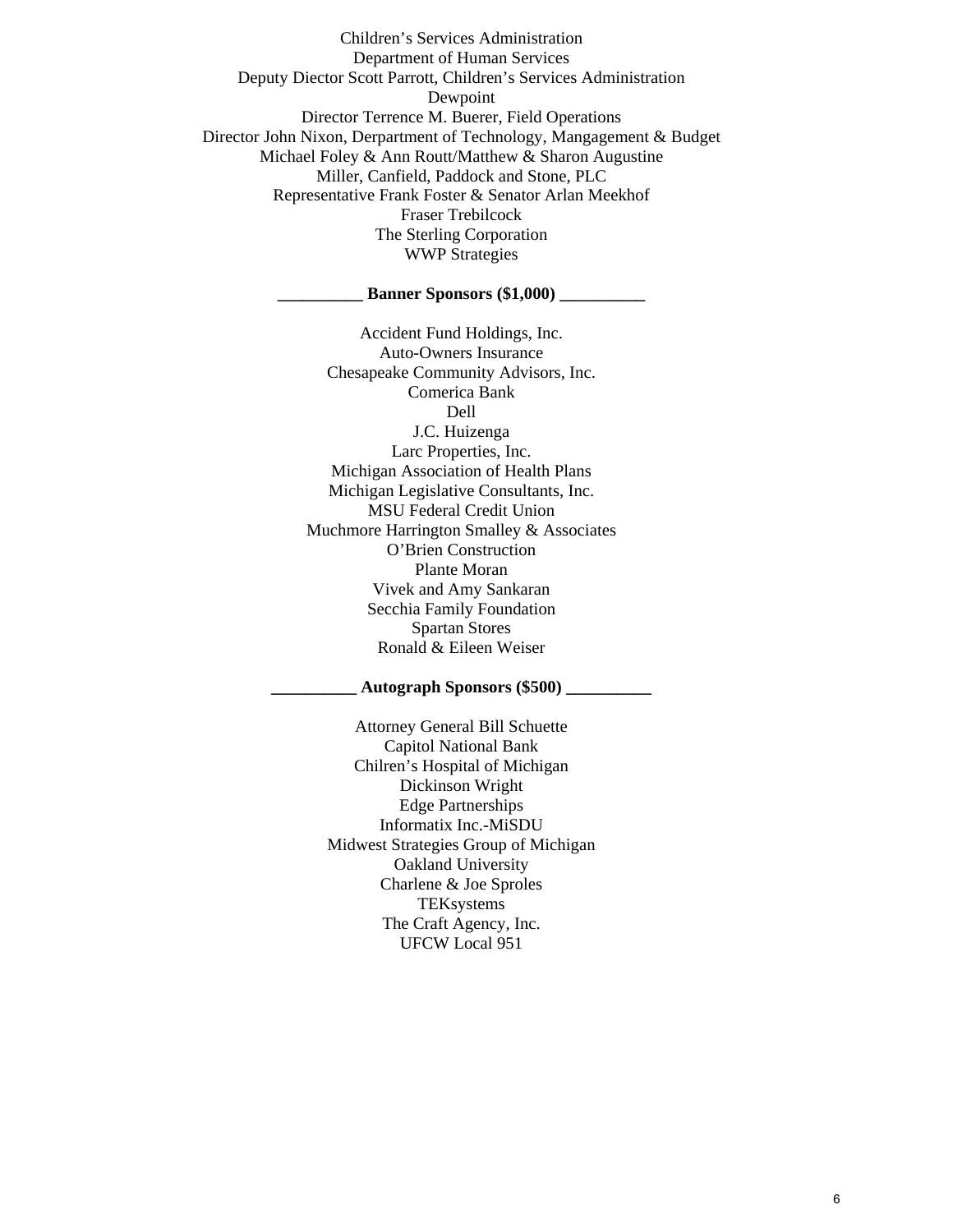### **Technical Assistance Opportunities**

### **"Parents Partnering for Change" Training May 30-31**

Application Now Available!

CTF is hosting the "Parents Partnering for Change" parent leadership training on May 30-31 for parents who are involved with CTF-funded direct service programs and local councils. A flyer with more information can be accessed at [http://www.michigan.gov/documents/ctf/Parent\\_leadership\\_](http://www.michigan.gov/documents/ctf/Parent_leadership_flyer_CTF_2013_417266_7.pdf)flyer\_CTF\_2013\_417266\_7.pdf. Please share this information with parents in your programs!

DATE: May 30 & 31, 2013. Participants must attend both days of training.

LOCATION: Okemos, MI

COST: There is no cost to parents or to CTF-funded programs. CTF will cover all training costs, including meals. Parents will also receive a \$200 stipend for their time, lodging (if traveling from over 60 miles one-way), and childcare and mileage reimbursements.

ELIGIBLE PARTICIPANTS: Any parent or caregiver who is involved with a CTF-funded program who is interested in developing their leadership skills. The candidate should be someone who will interact with your program in a parent leadership capacity after the training.

PROGRAM PARTNER: On the application, parents are asked to identify a program partner. This should be someone in the CTF-funded program who will follow up with the parent after the training and discuss their ideas for parent involvement and leadership.

Up to two parents from one program may attend the training. If you have any questions about the training or the selection process, please contact Sarah Davis at CTF or Brenda Dietrich, Project Coordinator at MPHI, at 517.324.8316.

### **Informational Webinar on "Parents Partnering for Change"**

Please join us to learn about the "Parents Partnering for Change" (PPC) parent leadership training! An informational session for program staff will be held on Wednesday, May 15, from 10:00 – 11:00 a.m. The Webinar will provide an overview of the training curriculum, strategies to engage parents after the training, and an opportunity to talk with PPC trainers.

We strongly encourage that a parent's program partner (as indicated on the training application form) attend this pretraining session. However, the Webinar is open to ALL program staff even if parents from your program are unable to attend the upcoming training. To register for the Webinar, go to https://www3.gotomeeting.com/register/746657294. Please contact Sarah Davis at CTF with any questions.

### **Protective Factors Survey Orientation**

The Children's Trust Fund will host a webinar on using the Protective Factors Survey (PFS) on Monday, May 20, 2013 at 2:00 p.m. Alicia Luckie from the FRIENDS National Resource Center will be the featured presenter. This webinar will be geared toward new direct service grantees, but all prevention partners are welcome to attend. Register for the webinar at https://www3.gotomeeting.com/register/225777742. If you are unable to attend the webinar, please contact Alan Stokes at CTF for copies of handouts and any follow up questions regarding the PFS and the PFS database.